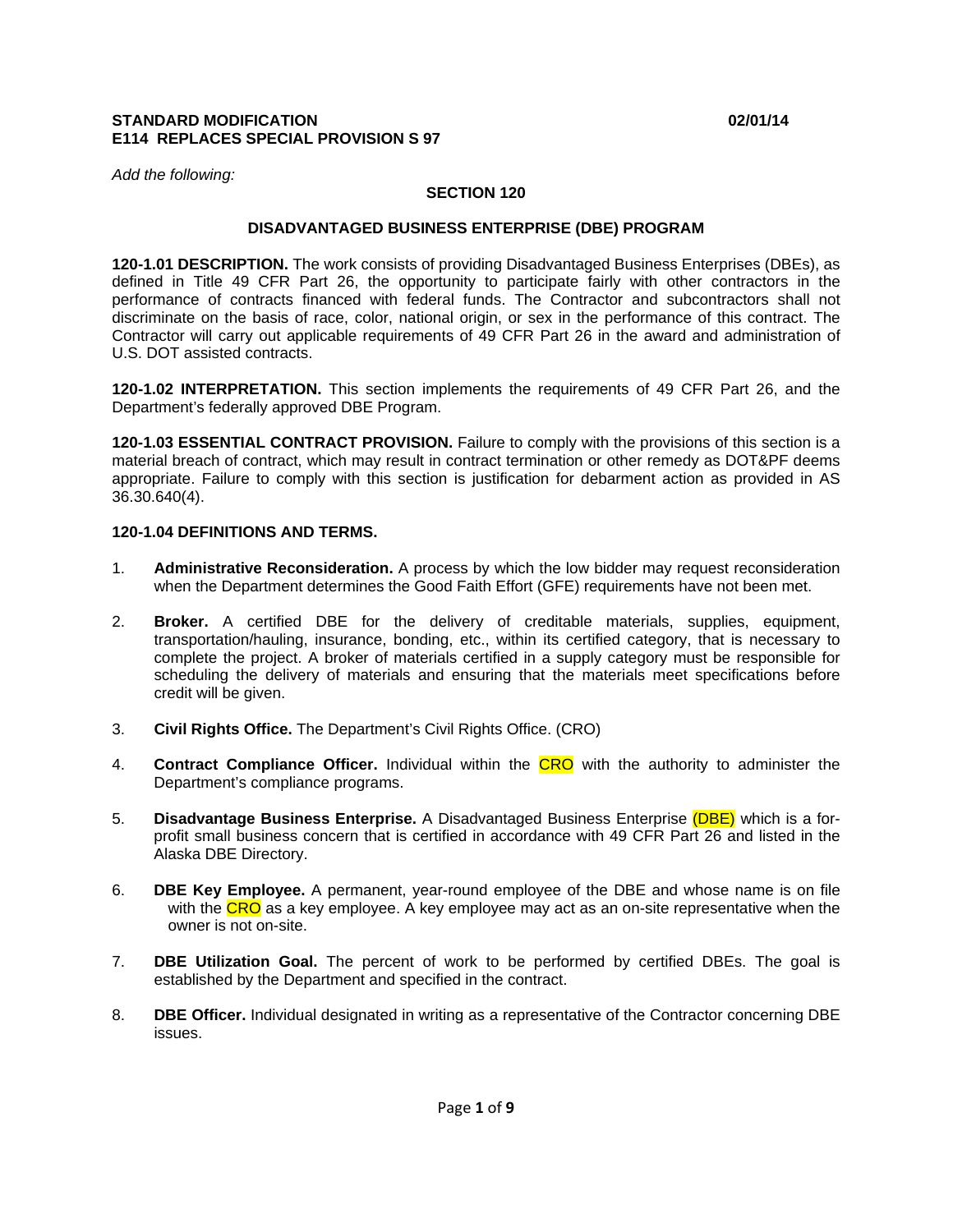- 9. **Manufacturer.** A DBE certified in a supply category that changes the shape, form, or composition of original material in some way. The DBE must provide that altered material to the general public or the construction industry at large on a regular basis.
- 10. **Race Conscious Participation.** DBE participation used to meet a specified DBE Utilization Goal.
- 11. **Race Neutral Participation.** DBE participation that is in excess of the specified DBE Utilization Goal or participation that does not count towards this goal.
- 12. **Regular Dealer.** A DBE certified in a supply category who operates in a manner consistent with industry practice and who:
	- a. maintains an in-house inventory on a regular basis of the particular product provided to this project; and
	- b. keeps an inventory in an amount appropriate for the type of work using that product; and
	- c. offers that inventory for sale to the general public or construction industry at large (private and public sectors), not just supplied as needed on a project by project basis during the construction season, except where the product requires special or heavy equipment for delivery and the DBE possesses and operates this equipment on a regular basis throughout the construction season in order to deliver the product to the general public or construction industry at large. If the distribution equipment is rented or leased, it must be on a repetitive, seasonal basis; and may additionally fabricate (assemble large components) for use on a construction project, consistent with standard industry practice, for delivery to the project.
	- d. a person may be a regular dealer in such bulk items as petroleum products, steel, cement, gravel, stone, or asphalt without owning, operating, or maintaining a place of business, if the person both owns and operates distribution equipment for the products. Any supplementing of regular dealers' own distribution equipment shall be by a long-term lease agreement and not on an ad hoc or contract-by-contract basis.
- 13. **Commercially Useful Function.** DBE performs a commercially useful function when it is responsible for execution of the work of the contract and is carrying out its responsibilities by actually performing, managing, and supervising the work involved. The DBE must also be responsible, with respect to materials and supplies used on the contract, for negotiating price, determining quality and quantity, ordering the material, and installing (where applicable) and paying for the material itself.

**120-2.01 MEETING THE DBE UTILIZATION GOAL.** A DBE's proposed work may be used to demonstrate the successful bidder's ability to meet the DBE Utilization Goal before Contract award. The DBE must be certified in a category covering the Commercially Useful Function to be performed at the time of listing on Form 25A-325C (DBE Utilization Report).

A bidder may meet the DBE Utilization Goal through (1) the participation of certified DBE firms, or (2) documentation of required  $GFE$  (Subsection 120-3.01), or (3) a combination of participation and  $GFE$  to be eligible for contract award.

DBE participation on contingent sum items will count as Race Neutral DBE Participation and not towards fulfilling a minimum DBE Utilization Goal.

## **120-3.01 DETERMINATION OF COMPLIANCE.**

1. **Phase I-Bid.** All DBE GFEs must be completed prior to bid opening.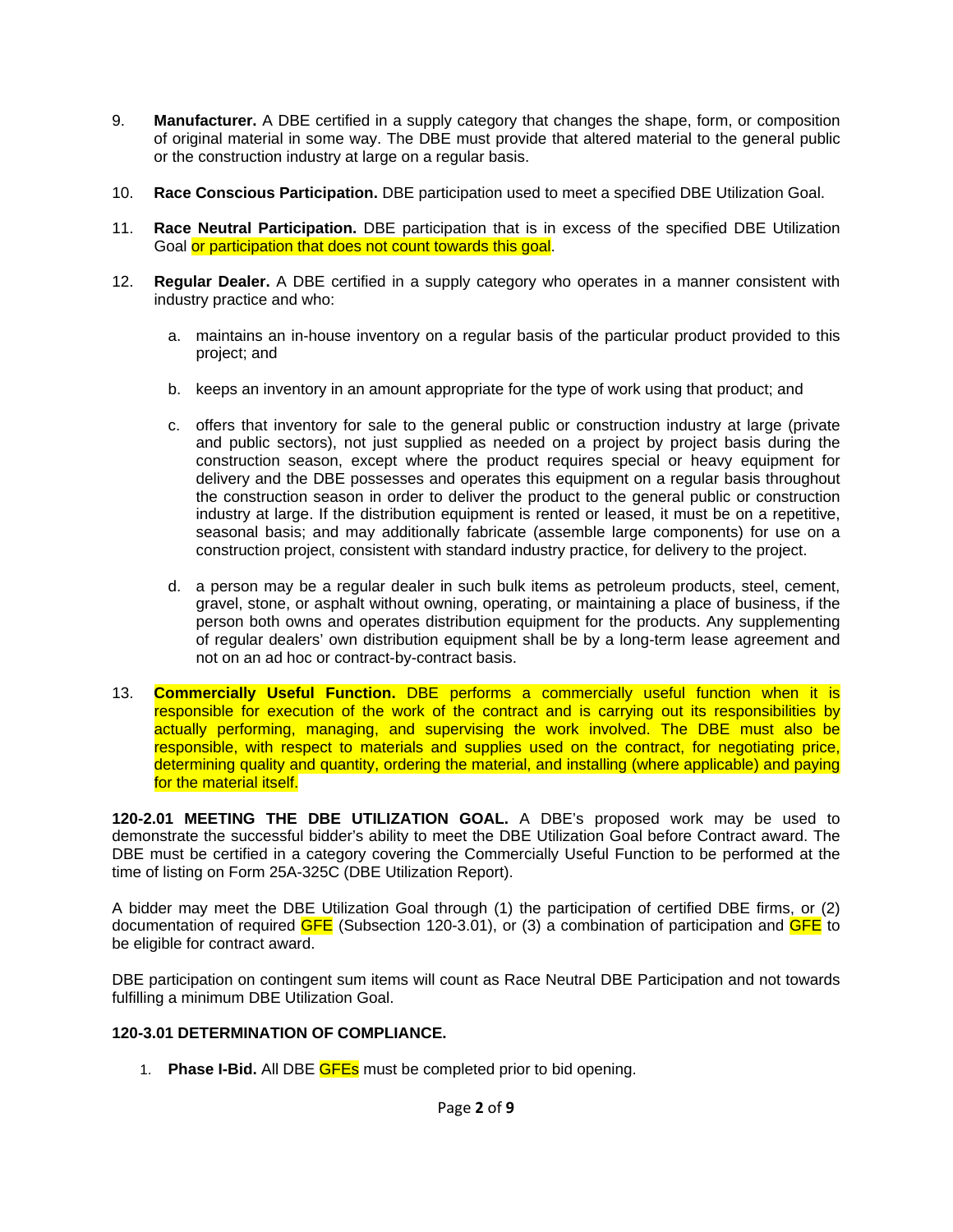- **2. Phase II-Award.** The apparent low bidder shall submit evidence of DBE commitment(s) within five working days after receipt of written notification by the Department of the successful low bid. The apparent low bidder may not supplement its DBE efforts after opening, nor offer new or additional DBE participation after submitting the DBE Utilization Report (Form 25A-325C).
	- a. **Written DBE Commitment.** Complete Form 25A-326 for each DBE subcontractor.
	- b. **DBE Utilization Report.** Submit a completed DBE Utilization Report Form 25A-325C. All listed DBEs must be certified in the appropriate work categories prior to bid opening to be used to meet the DBE contract goal.
	- c. **GFE Documentation.** Submit a completed Summary of Good Faith Effort Documentation Form 25A-332A (with attachments) and Contact Report Form 25A-321A if the DBE Utilization Goal is not met on Form 25A-325C.

If the bidder cannot meet the DBE Utilization Goal, and cannot document the minimum required GFE (as specified below), the Contracting Officer will determine the bidder to be not responsible.

## **120-3.02 GOOD FAITH EFFORT (GFE).**

- 1. **GFE Criteria.** When a bidder fails to meet the DBE Utilization Goal, the CRO will use the following criteria to judge whether they have demonstrated sufficient GFE to be eligible for award of the contract.
	- a. **Consider All Subcontractable Items.** Before bid opening, the bidder shall, at a minimum, seek DBE participation for each of the subcontractable items with an established DBE goal as identified on Form 25A-324. It is the bidder's responsibility to facilitate DBE participation by making the work listed on the subcontractable items list available to DBE firms.

If the bidder cannot achieve the DBE Utilization Goal, then the bidder should also consider other items not listed that could be subcontracted to DBEs.

b. **Initial DBE Notification.** All DBEs listed in the Department's Plan Holders Self-Registration List for the particular project being bid must be contacted at least seven calendar days prior to bid opening. For GFE purposes, DBEs certified to perform the work items identified on Form 25A-324 and listed as mandatory contact on the Department's Plan Holders Self-Registration List, must be contacted to solicit their interest. Each contact with a DBE firm must be logged on a Contact Report, Form 25A-321A.

The bidder must give DBEs at least seven calendar days to quote. The bidder may reject DBE quotes received after the deadline. Responsive DBE quotes must be accepted unless they are determined non-competitive. Deadline for quote submission and responsiveness determinations for DBEs and non-DBEs must be consistently applied.

The only acceptable methods of initial and follow up notification are:

- (1) By fax with a confirmation receipt of successful transmission to the DBE's fax number listed in the DBE Directory. A fax transmission without receipt of successful transmission is unsatisfactory.
- (2) By email with confirmation of successful receipt to the DBE's email address listed in the DBE Directory. Email without confirmation of successful receipt is unsatisfactory.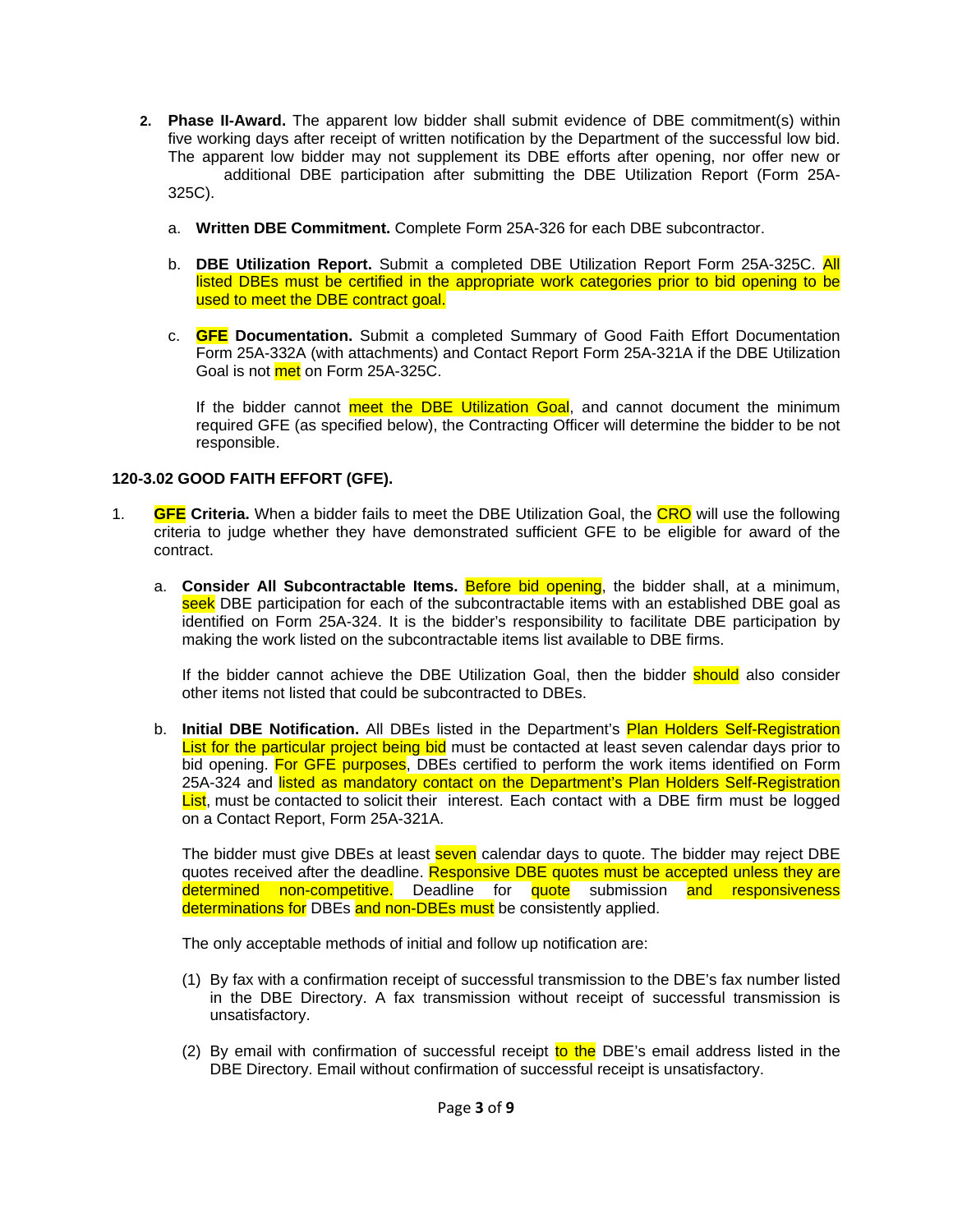- (3) By telephone solicitation with a record of the date and time of the telephone call made to the DBE's telephone number listed in the DBE Directory. Telephone solicitation without a record of date and time is unsatisfactory.
- c. **Non-Competitive DBE Quotes.** DBE quotes more than 10 percent higher than an accepted non-DBE quote will be deemed non-competitive, provided they are for the exact same work or service.

All evidence in support of a non-competitive quote determination must be provided at the time of the GFE submittal. When a DBE quote is rejected as being non-competitive, the work must be performed by the non-DBE subcontractor whose quote was used to provide the basis of the determination. Payments received by the non-DBE subcontractor during the execution of the Contract shall be consistent with the accepted quote. This does not preclude increases due to change documents issued by the Department.

- d. **Assistance To DBEs.** Contractors must provide DBEs with:
	- (1) Information about bonding or insurance required by the bidder.
	- (2) Information about securing equipment, supplies, materials, or related assistance or services.
	- (3) Adequate information about the requirements of the contract regarding the specific item of work or service sought from the DBE.
- e. **Follow-up DBE Notifications.** If there is no response from the initial DBE notification, you must contact the DBE(s) again to determine if they will be quoting. For acceptable forms of notification and required documentation see 120-3.02, subsection 1.b items 1 through 3.

Failure to submit a quote by the deadline is evidence of the DBE's lack of interest in bidding. Documentation of follow-up contacts shall be logged on the Contact Report, Form 25A-321A.

- f. **GFE Evaluation.** Subsections (a) through (e) must be completed for a GFE based submission to be considered. Failure to perform and document actions contained in subsections (a) through (e) constitutes insufficient GFE. After submitting a GFE, bidders may only clarify efforts taken before opening. No new efforts or additional DBE participation is permitted after opening.
- 2. **Administrative Reconsideration.** 49 CFR 26.53(d) provides an opportunity for administrative reconsideration when the Department determines that GFE is insufficient. This opportunity must be exercised within three working days of notification that GFEs were unsatisfactory. For reconsideration, the bidder must provide written documentation or argument concerning efforts to meet the DBE Utilization Goal. No new or additional contact information may be provided. Only contact information the bidder provided in support of its initial request for a GFE determination by the CRO may be presented to support the request for administrative reconsideration.

The process for an Administrative Reconsideration is as follows:

- a. The bidder will have the opportunity to meet with the DBE Liaison Officer in person to discuss the issue. If so desired, the bidder must be ready to meet with the DBE Liaison Officer within four working days of receipt of notice that it failed to meet the requirements of this subsection.
- b. The DBE Liaison Officer will render a written decision and provide notification to the bidder within four working days after the meeting. The written decision will explain the basis for finding.
- c. The finding of the DBE Liaison Officer cannot be appealed to the U.S. DOT.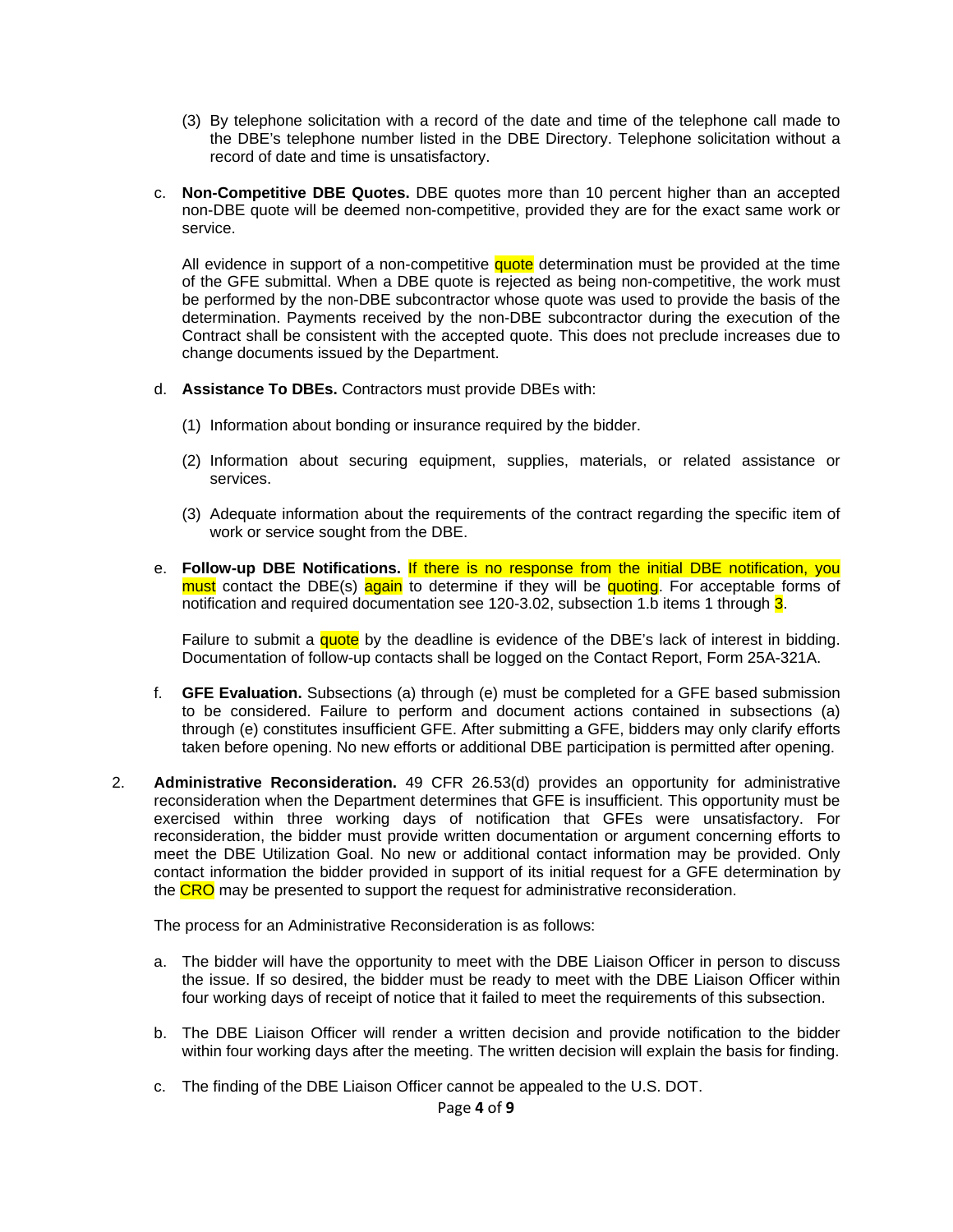## **120-3.03 DBE CREDITABLE AND NON CREDITABLE WORK.**

1. **DBE Creditable Work.** The Commercially Useful Function work items and creditable dollar amounts shown on the DBE Utilization Report, Form 25A-325C, shall be included in any subcontract, purchase order or service agreement with that DBE.

## 2. **DBE Decertification.**

- a. If a DBE performing a Commercially Useful Function loses its DBE certification at any time prior to execution of a subcontract, purchase order or service agreement, as the result of a determination of ineligibility pursuant to 49 CFR Part 26.87, the work of that firm will not be credited toward the DBE Utilization Goal and the Contractor must either:
	- (1) meet the contract goal by subcontracting with an eligible DBE firm or demonstrate a GFE to do so; or
	- (2) continue with the decertified DBE and find other work not already committed to DBEs in an amount that meets or exceeds the DBE Utilization Goal.
- b. If a DBE performing a Commercially Useful Function loses its DBE certification after execution of a subcontract, purchase order or service agreement, as the result of a determination of ineligibility pursuant to 49 CFR Part 26.87, the de-certified DBE may continue to perform, and the work may be credited toward the DBE Utilization Goal.
- c. If a DBE goes out of business and cannot perform the work, the Contractor must meet the contract goal by subcontracting with an eligible DBE Firm or demonstrate a GFE to do so.

The provisions of 120-3.03(3) Termination of a DBE and 120-3.03(4) DBE Replacement or Substitution do not apply to this section.

A Contractor must notify the CRO within one business day if they become aware of any change in a DBE's circumstances that might lead to a DBE's decertification.

#### 3. **Termination of a DBE.**

- a. In accordance with 49 CFR 26.53(f)(1) the Contractor shall not terminate a DBE without good cause and the prior written consent of the Engineer. For purposes of this paragraph, good cause includes the following circumstances:
	- (1) DBE defaults on their obligation for any reason;
	- (2) The DBE fails or refuses to perform the work of its subcontract in a way consistent with normal industry standards. Provided, however, that good cause does not exist if the failure or refusal of the DBE to perform its work on the subcontract results from the bad faith or discriminatory action of the Contractor.
	- (3) The DBE fails or refuses to meet the Contractor's reasonable, nondiscriminatory bond requirements:
	- (4) The DBE becomes bankrupt, insolvent, or exhibits credit unworthiness;
	- (5) The DBE is ineligible to work on public works projects because of suspension and debarment proceedings pursuant 2 CFR Parts 180, 215, and 1,200 or applicable state law;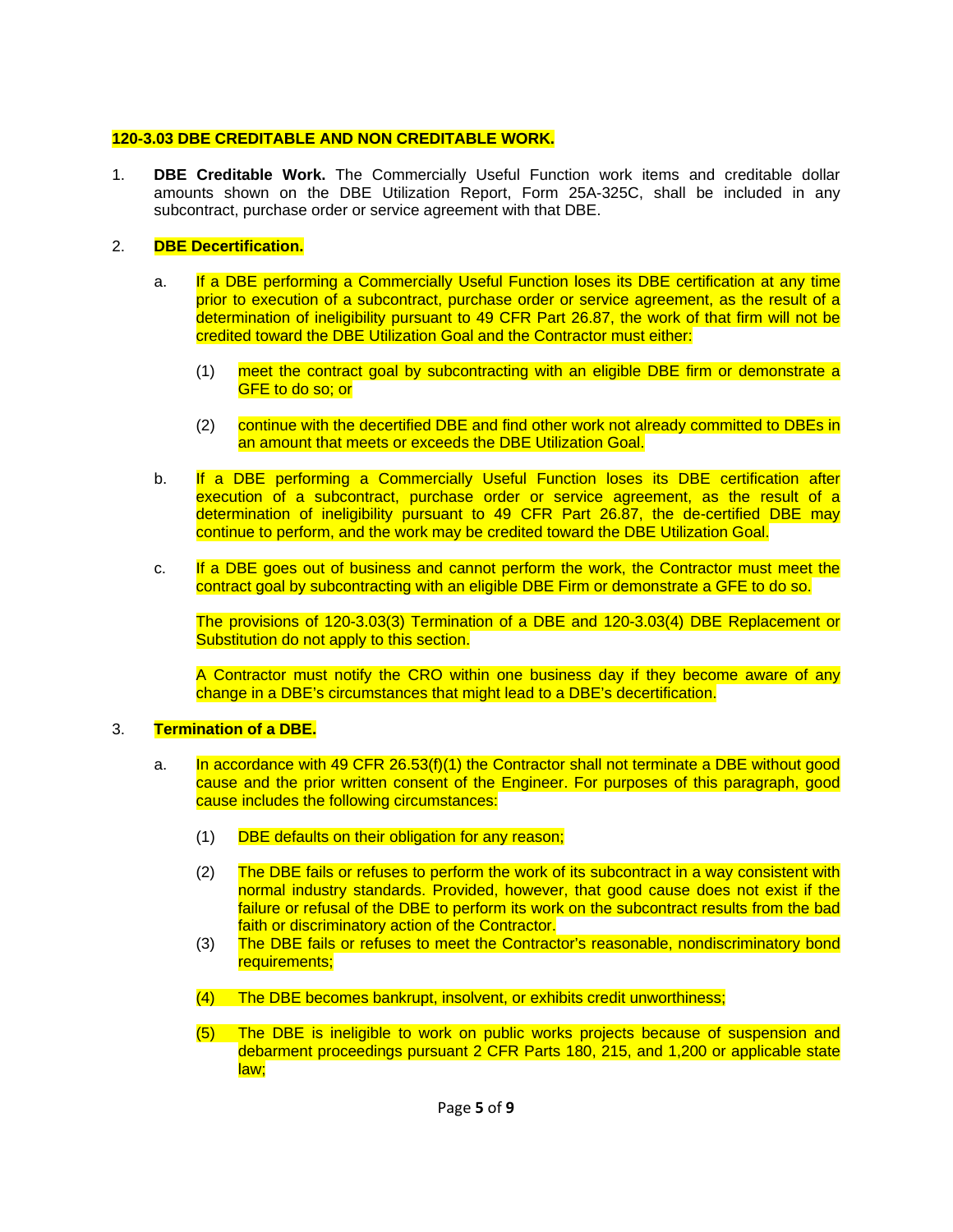- (6) The Engineer determines that the DBE is not a responsible contractor.
- (7) The DBE voluntarily withdraws from the project and provides a written notice of its withdrawal:
- (8) The DBE is ineligible to receive DBE credit for the type of work required;
- (9) A DBE owner dies or becomes disabled with the result that the DBE is unable to complete its work; or
- (10) Other documented good cause that the Engineer determines, compels the termination of the DBE, provided that good cause does not exist if the Contractor seeks to terminate a DBE it relied upon to obtain the contract so that the Contractor can selfperform the work for which the DBE was engaged or so that the Contractor can substitute another DBE or non-DBE after contract award.
- b. The Contractor must give written notice to the DBE of its intent to request to terminate and/or substitute, and the reason for the request. The request to terminate and/or substitute must be submitted to the Engineer.
- c. The Contractor must give the DBE five working days to respond to the written notice. Any response from the DBE must be submitted to the Engineer.
- d. DBEs that are terminated must be replaced or substituted in accordance with 120-3.02(4).

# 4. **DBE Replacement or Substitution.**

- a. The Contractor shall submit to the Engineer a written request to replace or substitute a DBE who fails or refuses to execute a written subcontract or who is terminated under 120-3.03(3). If approved, the Contractor shall, at a minimum, replace or substitute the DBE with another **eligible** DBE for the same work in order to fulfill its commitment under the DBE Utilization Goal.
- b. If the Contractor cannot obtain replacement DBE participation, the DBE Utilization Goal will not be adjusted. However, the Engineer may consider the following criteria as satisfying that portion of DBE participation that cannot be replaced.
	- (1) The Contractor was not at fault or negligent and that the circumstances surrounding the replacement or substitution were beyond the control of the Contractor; and
	- (2) The Contractor is unable to find replacement DBE participation at the same level of DBE commitment and has adequately performed and documented the GFE expended in accordance with Subsection 120-3.02; or
	- (3) It is too late in the project to provide any real subcontracting opportunities for DBEs.

If the Engineer agrees that additional DBE participation is not available, the DBE may be replaced or substituted with a non-DBE or the Contractor may self-perform the work.

# **120-3.04 COMMERCIALLY USEFUL FUNCTION.**

1. **Creditable Work.** Measuring the DBE Utilization Goal will be based upon the actual dollars paid to the DBEs for creditable Commercially Useful Function work on this project. This is determined by the Engineer in accordance with this Section.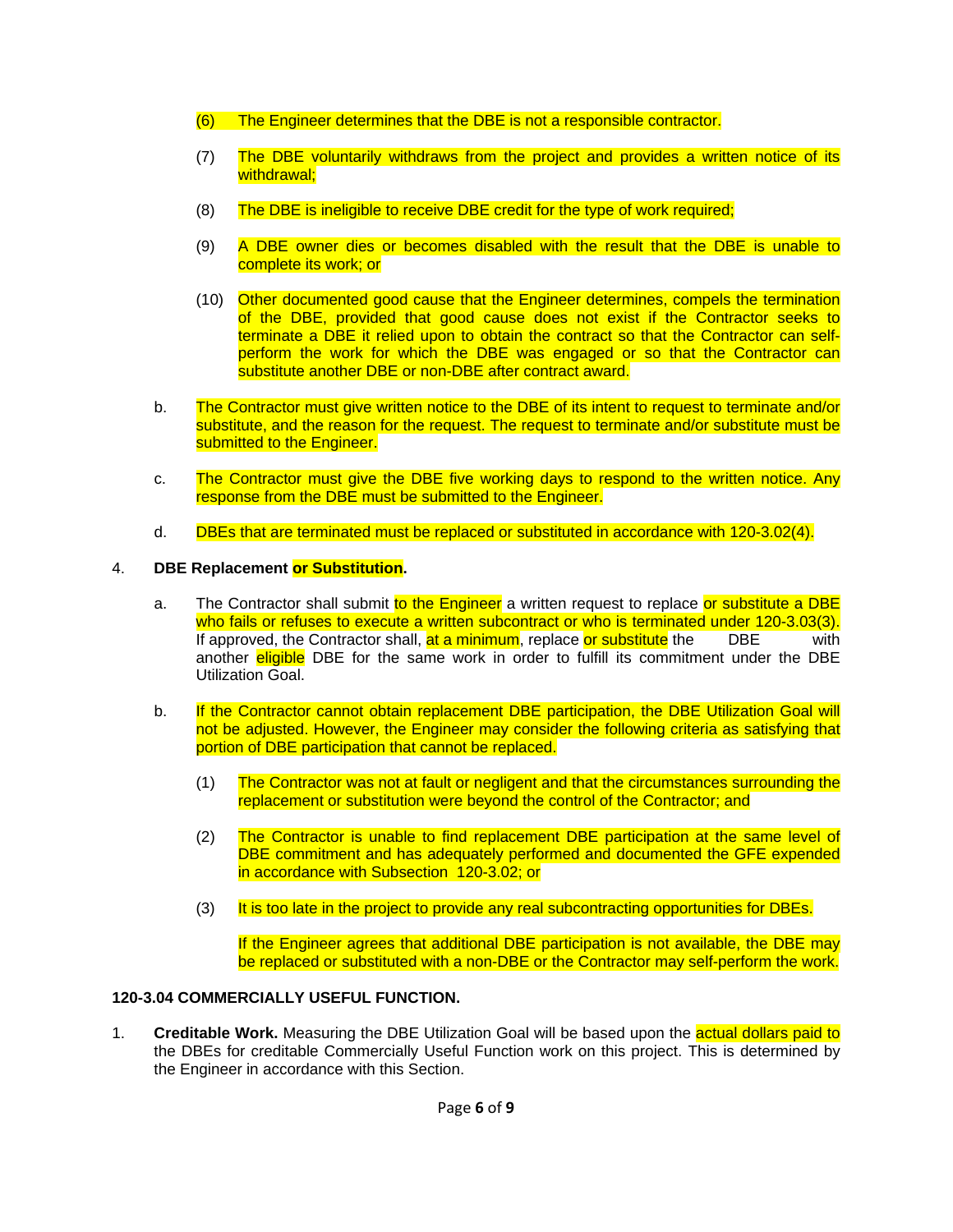- a. Commercially Useful Function is limited to:
- b. Prime Contractors;
- c. Subcontractors;
- d. Manufacturers;
- e. Regular Dealers;
- f. Brokers; or
- g. Joint Ventures
- 2. **Determination of Commercially Useful Function.** In order for the Commercially Useful Function work of the DBE to be credited toward the goal, the Contractor will ensure that the DBE is certified in the appropriate category at the time of the submittal of the subcontract, or the issuance of a purchase order or service agreement. Subcontracts, purchase orders and service agreements shall be consistent with the written DBE commitment.
	- a. The Commercially Useful Function performed by a DBE certified in a supply category will be evaluated by the Engineer to determine whether the DBE performed as either a broker, regular dealer, or manufacturer of the product provided to this project.
	- b. The following factors will be used in determining whether a DBE trucking company is performing a Commercially Useful Function:
		- (1) The DBE must be responsible for the management and supervision of the entire trucking operation for which it is **performing** on a particular contract, and there cannot be a contrived arrangement for the purpose of meeting DBE goals.
		- (2) The DBE must itself own and operate at least one fully licensed, insured, and operational truck used on the contract.
		- (3) The DBE receives credit for the total value of the transportation services it provides on the contract using trucks it owns, insures, and operates using drivers it employs.
	- c. The Contractor will receive credit for the Commercially Useful Function performed by DBEs as provided in this Section. Contractors are encouraged to contact the Engineer in advance of the execution of the DBE's work or provision of goods or services regarding Commercially Useful Function and potential DBE credit.
	- d. The DBE may perform work in categories for which it is not certified, but only work performed in the DBE's certified category meeting the Commercially Useful Function criteria may be credited toward the DBE Utilization Goal.
	- e. DBE work shall conform to the following requirements to be a Commercially Useful Function:
		- (1) It will be necessary and useful work required for the execution of the Contract.
		- (2) The scope of work will be distinct and identifiable with specific contract items of work, bonding, or insurance requirement.
		- (3) It will be performed, controlled, managed, and supervised by employees normally employed by and under the control of the certified DBE. The work will be performed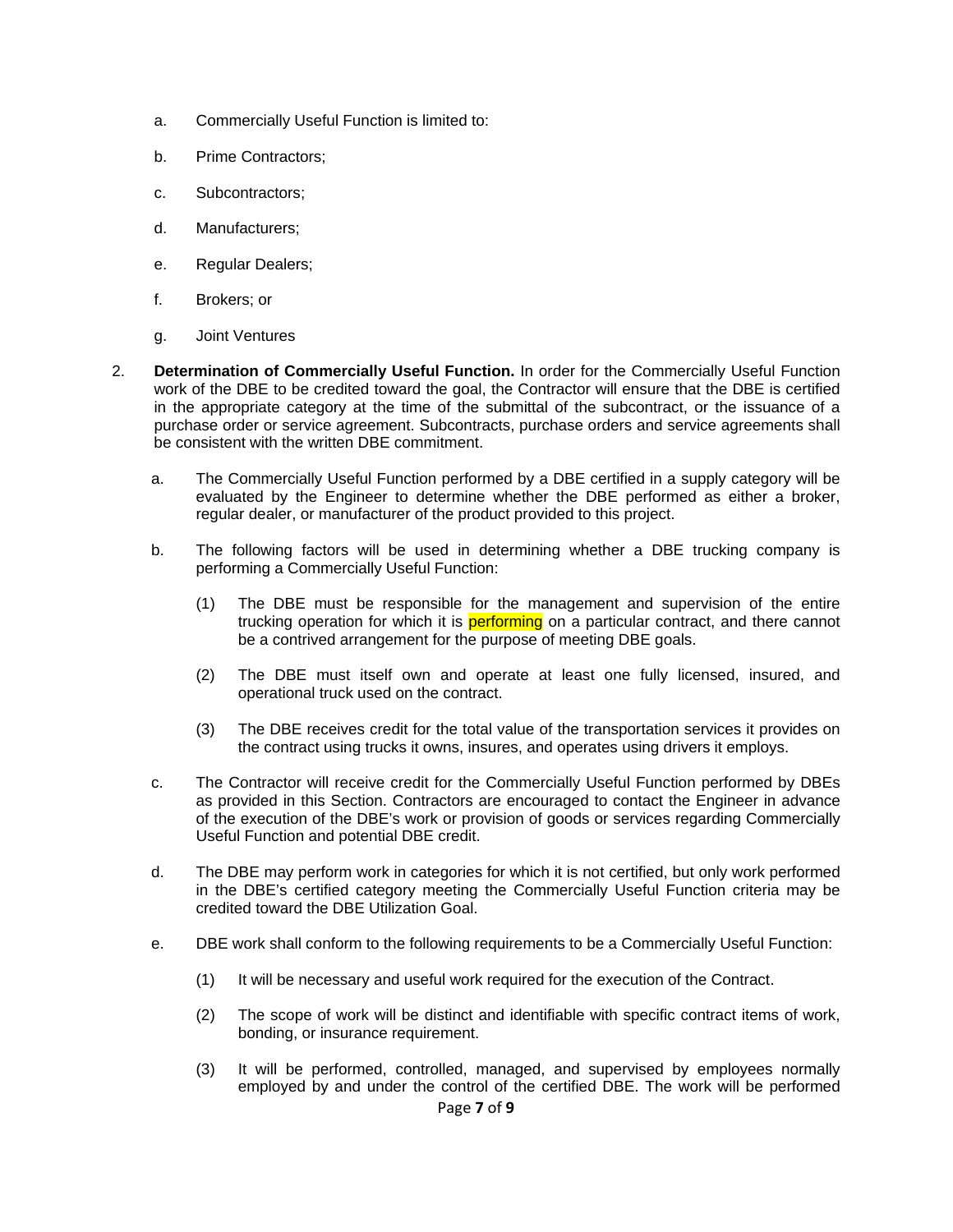with the DBE's own equipment. Either the DBE owner or DBE On-Site Representative will be at the work site and responsible for the work. Leased equipment may also be used provided the DBE has exclusive use of the equipment and it is operated by a driver the DBE employs. In remote locations or rare situations, a DBE may use equipment and/or personnel from the Contractor or its affiliates. Should this situation arise, a prior arrangement must be in place. The duration of the arrangement must be short term and prior written approval from the Engineer must be obtained.

(4) The manner in which the work is sublet or performed will conform to standard industry practice within Alaska, as determined by the Department. The work or provision of goods or services will have a market outside of the DBE program (and must also be performed by non-DBE firms within the Alaskan construction industry). Otherwise, the work or service will be deemed an unnecessary step in the contracting or purchasing process and no DBE credit will be allowed.

There will be no DBE credit for lower-tier non-DBE subcontract work.

(5) The cost of the goods and services will be reasonable and competitive with the cost of goods and services outside the DBE program within Alaska. Materials or supplies needed as a regular course of the Contractor's operations such as fuel, maintenance, office facilities, portable bathrooms, etc. are not creditable.

The cost of materials actually incorporated into the project by a DBE subcontractor is creditable toward the DBE goal only if the DBE is responsible for ordering and scheduling their delivery and fully responsible for ensuring that they meet specifications. The cost of materials purchased from the contractor or its affiliates is not creditable.

- (6) Subcontract work, with the exception of truck hauling, shall be sublet by the same unit of measure as is contained in the Bid Schedule unless approved in advance by the Engineer.
- (7) The DBE will control all business administration, accounting, billing and payment transactions. The Contractor cannot perform these functions for the DBE.

In accordance with AS 36.30.420(b), the Engineer may inspect the offices of the DBE and audit their records to assure compliance.

3. **Rebuttal of a Finding of No Commercially Useful Function.** Consistent with the provisions of 49 CFR Part 26.55(c)(4)&(5), before the Engineer makes a final finding that no Commercially Useful Function has been performed by a DBE, the Engineer will coordinate transmittal of the presumptive finding to the Contractor, who will in-turn, notify the DBE. The Contractor will provide the DBE the opportunity to provide rebuttal information. The Contractor shall present the information to the Engineer.

The Engineer will make a final determination on whether the DBE is performing a Commercially Useful Function. Under no circumstances will the Contractor take any action with respect to the DBE until the final determination is made. The Engineer's decisions on Commercially Useful Function matters are subject to review by the Department, but are not administratively appealable to the U.S. DOT.

4. **Monthly Required Reporting.** On a monthly basis, the Contractor shall submit the Monthly Summary of Disadvantaged Business Enterprise Participation, Form 25A-336, to the Engineer. Reports are due by the  $15<sup>th</sup>$  of the following month. Also attach copies of canceled checks or bank